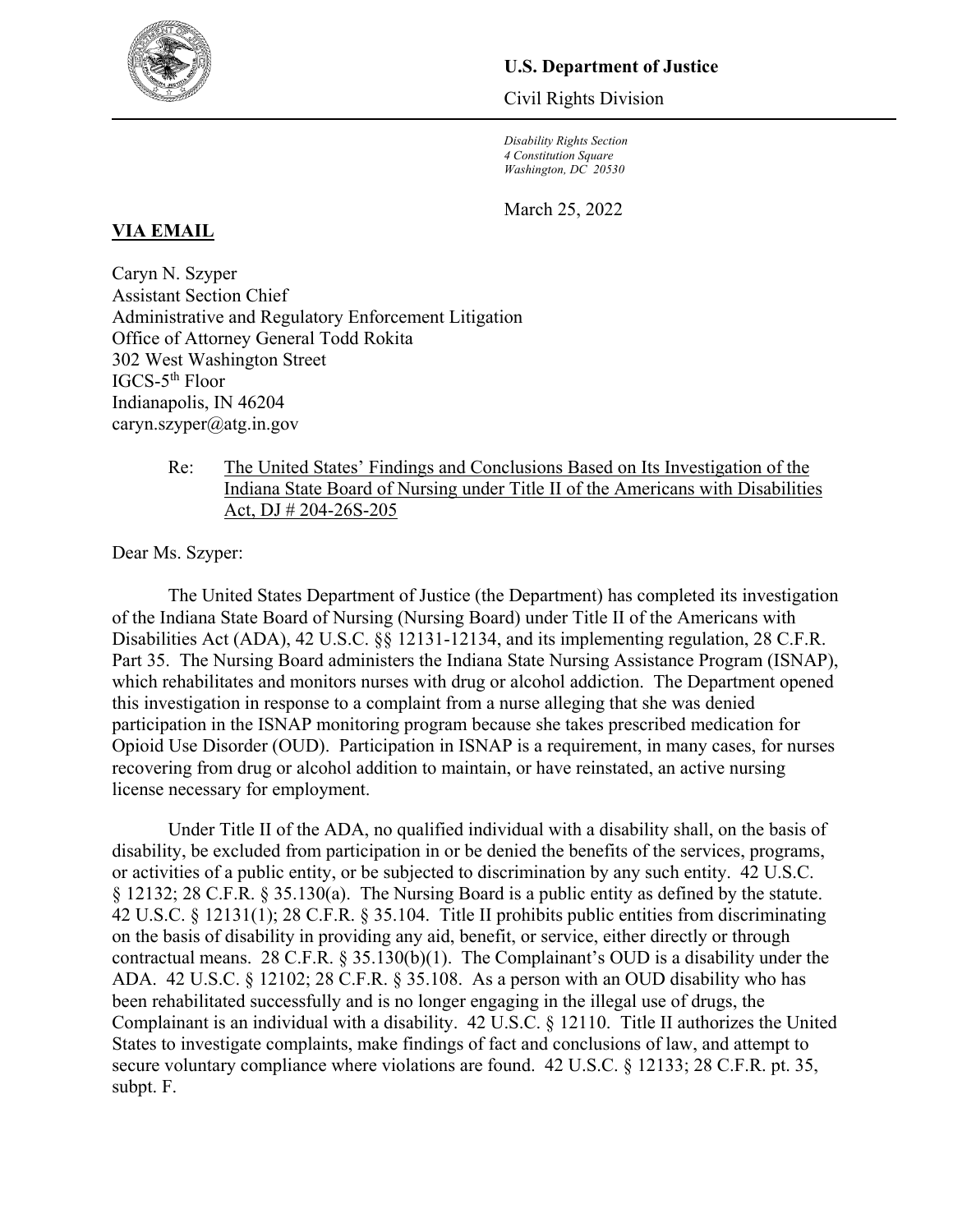The Department has determined that the Nursing Board violated Title II of the ADA by prohibiting the Complainant from participating in the ISNAP program based on her use of prescribed medication to treat OUD. The Nursing Board discriminated against Complainant in violation of the ADA by denying her the benefits of ISNAP services, programs, or activities because of her disability. *See* 42 U.S.C. § 12132; 28 C.F.R. §§ 35.130(a), 35.130(b)(1). This letter sets forth the Department's findings of fact and conclusions of law and the minimum steps the Nursing Board must take to meet its legal obligations and remedy the violations the Department has identified.

### Medication for Opioid Use Disorder

 $\overline{a}$ 

Methadone and buprenorphine (including brand names Subutex and Suboxone) are medications approved by the Food and Drug Administration to treat OUD. According to the U.S. National Institute on Drug Abuse (NIDA), methadone and buprenorphine help diminish the effects of physical dependency on opioids, such as withdrawal symptoms and cravings, by activating the same opioid receptors in the brain targeted by prescription or illicit opioids without producing euphoria. NIDA, *How do medications to treat opioid use disorder work?* (April  $2021$  $2021$ ).<sup>1</sup> When taken as prescribed, these medications are safe and effective.

How long a patient receives OUD medication is tailored to the needs of each patient, and in some cases, treatment can be indefinite. According to the U.S. Department of Health and Human Services, Substance Abuse and Mental Health Services Administration (SAMHSA): "OUD medication can be taken on a short- or long-term basis, including as part of medically supervised withdrawal and as maintenance treatment." SAMHSA, *Treatment Improvement Protocol 63: Medications for Opioid Use Disorder* at ES-3 (July [2](#page-1-1)021).<sup>2</sup> SAMHSA recommends that individuals taking medication to treat OUD "receive[] medication for as long as it provides a benefit," an approach referred to as "maintenance treatment." *Id* at 1-8. "OUD medication gives people the time and ability to make necessary life changes associated with long-term remission and recovery," "minimizes cravings and withdrawal symptoms," and "lets people better manage other aspects of their life, such as parenting, attending school, or working." *Id.*

SAMHSA cautions that "patients who discontinue OUD medication generally return to illicit opioid use." *Id.* If a patient plans to stop use of OUD medication, SAMHSA advises that they and their providers base decisions "on knowledge of the evidence base for the use of these medications, individualized assessments, and an individualized treatment plan they collaboratively develop and agree upon. Arbitrary time limits on the duration of treatment with OUD medication are inadvisable." *Id.*

<span id="page-1-0"></span><sup>&</sup>lt;sup>1</sup> Available at [https://www.drugabuse.gov/publications/research-reports/medications-to-treat-opioid-addiction/how](https://www.drugabuse.gov/publications/research-reports/medications-to-treat-opioid-addiction/how-do-medications-to-treat-opioid-addiction-work)[do-medications-to-treat-opioid-addiction-work.](https://www.drugabuse.gov/publications/research-reports/medications-to-treat-opioid-addiction/how-do-medications-to-treat-opioid-addiction-work) 2 Available at [https://store.samhsa.gov/product/TIP-63-Medications-for-Opioid-Use-Disorder-Full-](https://store.samhsa.gov/product/TIP-63-Medications-for-Opioid-Use-Disorder-Full-Document/PEP21-02-01-002)

<span id="page-1-1"></span>[Document/PEP21-02-01-002.](https://store.samhsa.gov/product/TIP-63-Medications-for-Opioid-Use-Disorder-Full-Document/PEP21-02-01-002)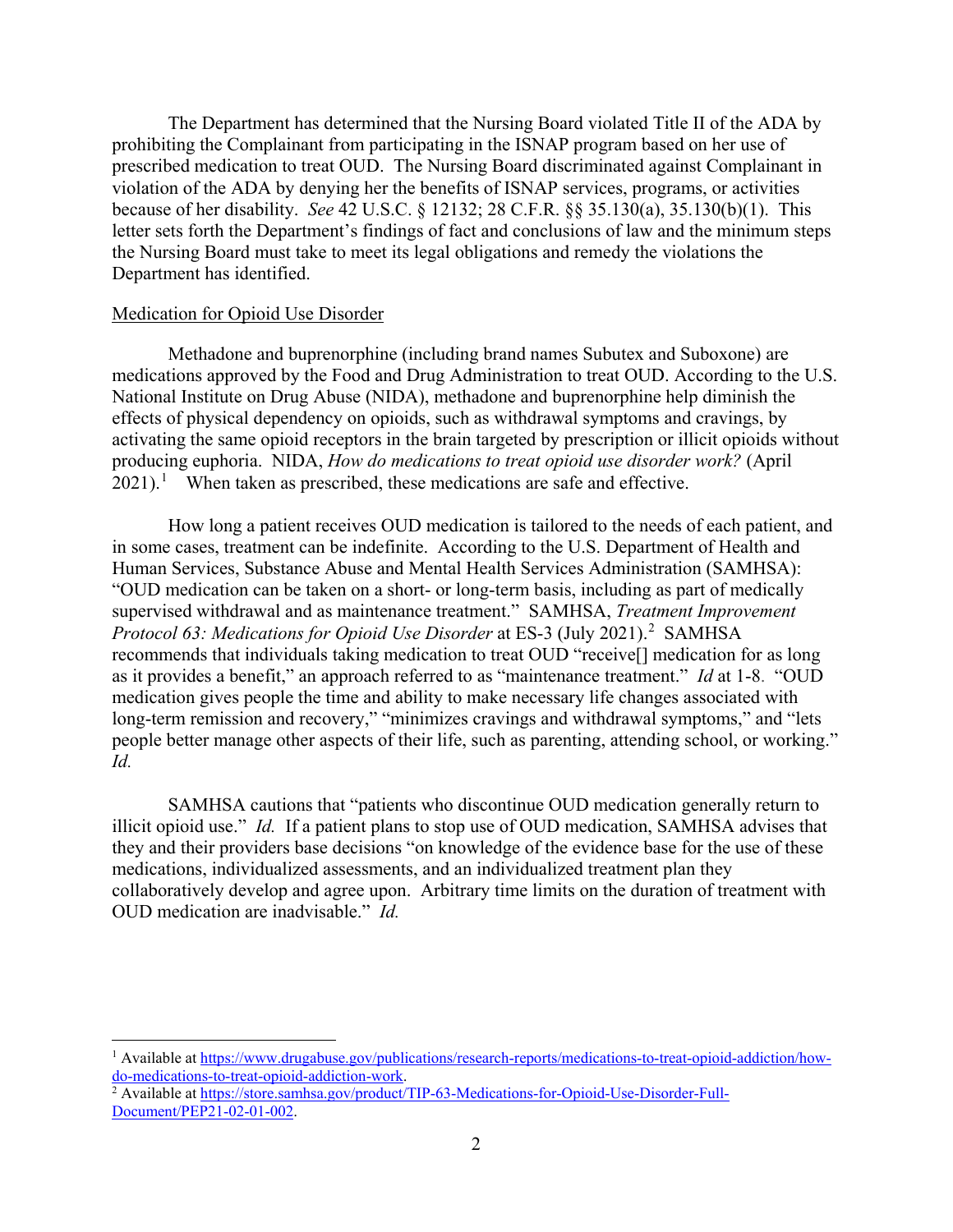## Findings of Fact

*1. The Nursing Board's Statutory Mandate to Assist in the Rehabilitation of Impaired Nurses*

The Nursing Board is mandated by state statute to "assist in the rehabilitation of an impaired registered nurse or licensed practical nurse."<sup>[3](#page-2-0)</sup> The statute also provides that noncompliance in a Board-designated rehabilitation program may be used in any disciplinary or criminal proceedings instituted against the impaired registered nurse or licensed practical nurse.<sup>[4](#page-2-1)</sup> The statute does not prohibit the use of medications for OUD in Board-designated rehabilitation programs.

#### *2. Regulatory Authority Establishing the Indiana State Nursing Assistance Program*

In 2006, the Nursing Board established the Indiana State Nursing Assistance Program  $("ISNAP")$ .<sup>[5](#page-2-2)</sup> ISNAP is defined as "an abstinence based program for the rehabilitation and monitoring of: (A) impaired registered nurses; or (B) licensed practical nurses; that have been affected by the personal use or abuse of alcohol or other drugs.<sup>[6](#page-2-3)</sup> The regulation defines "treatment program" as "an abstinence based program or facility..."<sup>[7](#page-2-4)</sup> In order to participate in ISNAP, a nurse "must sign an abstinence based [Recovery Monitoring Agreement],"[8](#page-2-5) and "[t]he treatment plan referenced in the [Recovery Monitoring Agreement] must be abstinence based."<sup>[9](#page-2-6)</sup> The regulation also states that "[f]ailure to comply with the terms of a [Recovery Monitoring Agreement] may subject the nurse to termination from participation in ISNAP."<sup>[10](#page-2-7)</sup> Neither the term "abstinence" nor "abstinence based" is defined by regulation.

# *3. ISNAP Written Policies on the "Abstinence Based" Requirement*

The Nursing Board contracts with vendors to administer ISNAP. From January 1, 2013 through June 30, 2018, the program was administered by the Indiana State Nurses Association (ISNA). Since June 2018, the program has been administered by Parkdale Aftercare LLC, under the name Indiana Professional Recovery Program (IPRP).

Both vendors utilized policy manuals and participation handbooks that require nurses to taper off any medication used for OUD as a condition of ISNAP participation. For example, the ISNAP policy manual utilized by ISNA required participants to "demonstrate full abstinence from all mood-altering chemicals" and required nurses to "agree to taper off all controlled substances within an approved time frame designated by ISNAP." Similarly, the participant handbook utilized by IPRP defines abstinence as "refraining from the use of any mood-altering or controlled substance." The handbook states "[a]nyone who must be on controlled substances for an extended period will not be eligible for monitoring with IPRP because this is an abstinent

 $\overline{a}$ 

 $3$  Ind. Code  $\S$  25-23-1-31(b).

<span id="page-2-1"></span><span id="page-2-0"></span> $4$  *Id.* at § 25-23-1-31(f).

<span id="page-2-2"></span> $5848$  Ind. Admin. Code  $\S$  7-1-1(2).

<span id="page-2-4"></span><span id="page-2-3"></span> $\frac{6}{7}$  *Id.* at § 7-1-1(6).

<span id="page-2-5"></span><sup>8</sup>*Id.* at § 7-1-2(b).

<span id="page-2-6"></span> $9$  *Id.* at § 7-1-6(a)-(b).

<span id="page-2-7"></span> $^{10}$ *Id.* at § 7-1-2(b).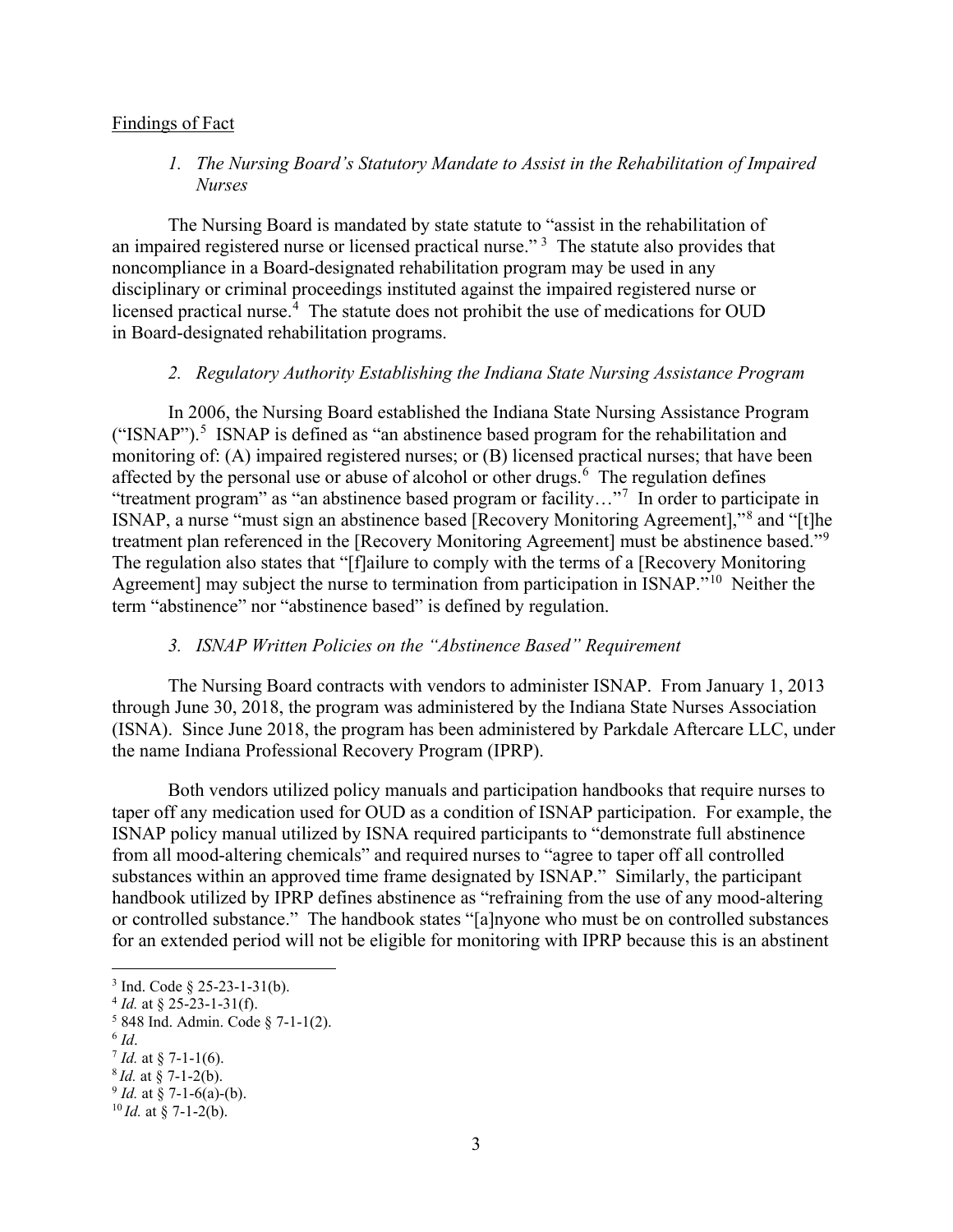based [sic] program." The Recovery Monitoring Agreement (RMA) template, updated in July 2018, requires participants to acknowledge that "I must refrain from taking any controlled substances including the use of TRAMADOL/ULTRAM or SUBOXONE while in monitoring, to remain in compliance with IPRP."

## *4.* Complainant

Complainant was prescribed opioid pain medication throughout her teenage years, and developed a dependency on opioids by her early adulthood. In 2011, Complainant became a licensed registered nurse in Indiana. During this time, Complainant tried various methods to treat her OUD, including total abstinence, outpatient treatment, therapy, and taking methadone. None of these treatments provided lasting results.

In July 2013, Complainant self-reported her opioid abuse to ISNAP at the recommendation of her employer. At the time, she was on a methadone maintenance program, but was told that she would have to taper off the methadone to participate in ISNAP. In September 2013, Complainant entered into an RMA with ISNAP where she was required to agree to "total abstinence" from controlled substances, which was defined as "no use, whatsoever, of any amount or kind of alcohol, any illicit drug, any narcotics, and controlled substances (Schedule I-V drugs), some prescription medications and other mood-altering substances." Complainant did not successfully complete ISNAP and her nursing license was placed on indefinite suspension in late 2014. To petition for reinstatement, Compliant is required to have one year of complete and continuous compliance with an ISNAP RMA.

In 2016, Complainant sought new treatment for her OUD and was prescribed buprenorphine for the first time. Since starting buprenorphine, Complainant has not illegally used opioids. Complainant has, at all times, been prescribed buprenorphine through a doctor licensed by the state of Indiana to prescribe buprenorphine for OUD. Complainant describes the buprenorphine as lifesaving, allowing her to function completely normally, be a good mother to her children, and feel whole again. Complainant reports that she has no impairment from taking the medication for her OUD. Complainant, consistent with the advice of her doctor, intends to remain on buprenorphine indefinitely. Complainant and her doctor believe that tapering off buprenorphine would come with a significant risk of relapse, which could result in death.

Having successfully remained in recovery for approximately a year while on buprenorphine, Complainant became determined to become reemployed as a nurse. In October 2017, Complainant contacted the ISNAP vendor to inquire whether she could reenroll in ISNAP while taking buprenorphine for OUD. Complainant was told she would have to fully taper off the buprenorphine within three months after enrolling in ISNAP. Complainant was very distressed and questioned the merits of this policy, and ISNAP discouraged her from enrolling. Because of this policy, Complainant did not enroll. While Complainant believes that nursing is her calling in life, she believes remaining on her OUD medication is a life or death decision. As such, Complainant still has not enrolled in ISNAP. Because Complainant cannot participate in ISNAP while taking her prescribed OUD medication, she is unable to petition for reinstatement of her nursing license. This has prevented her from becoming reemployed as a nurse.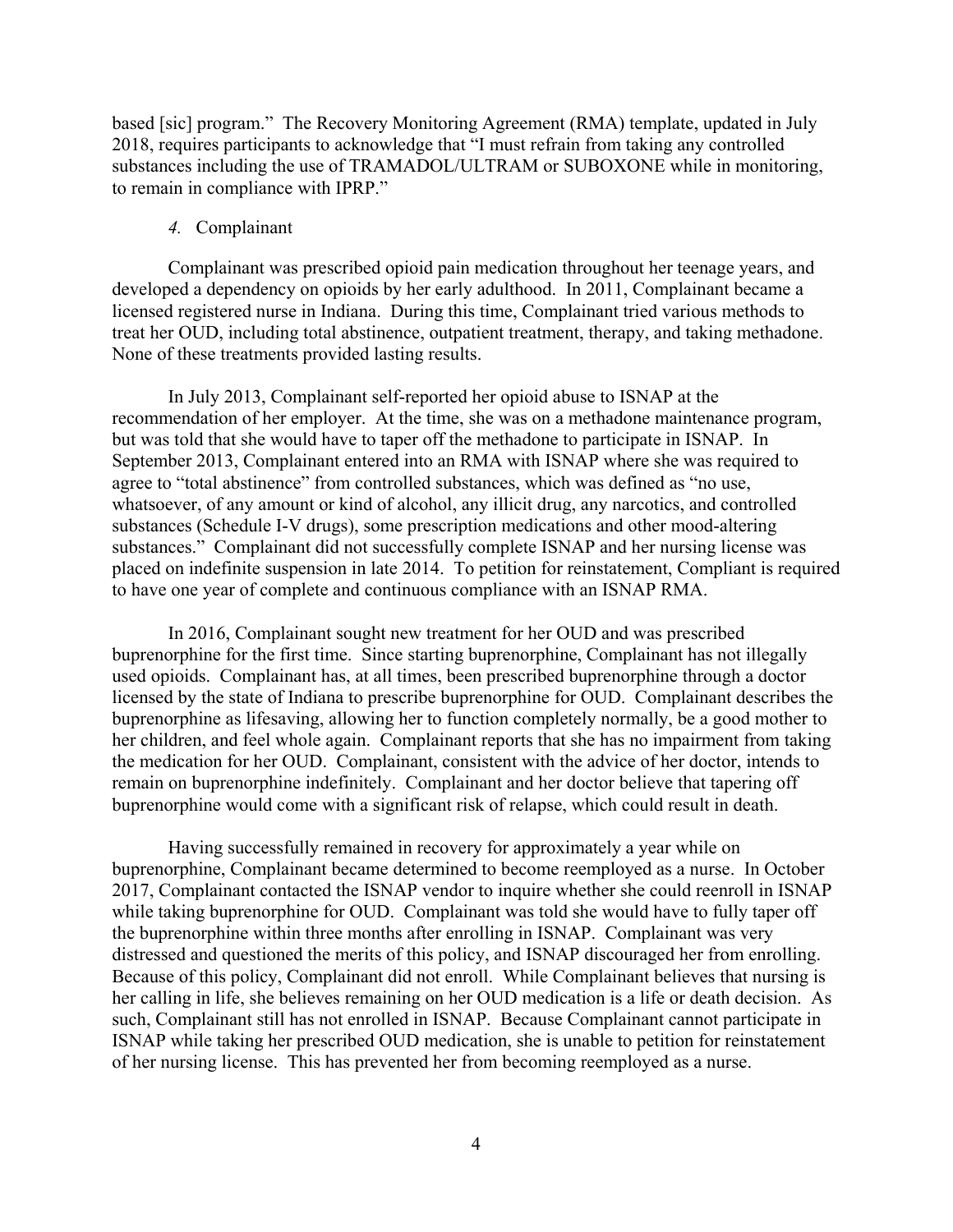### Conclusions of Law

By requiring Complainant to taper off her prescribed OUD medication as a condition to ISNAP participation, the Nursing Board discriminated against Complainant on the basis of disability and denied her an equal opportunity to benefit from ISNAP's services, programs, or activities. 42 U.S.C. § 12132; 28 C.F.R. §§ 35.130(a), (b)(1). Under the ADA, the Nursing Board is required to make reasonable modifications to its policies, practices, or procedures when necessary to avoid discrimination on the basis of disability, unless the public entity can demonstrate that doing so would fundamentally alter the nature of the service, program, or activity. *Id.* § 35.130(b)(7). Discriminating against a person because that person takes medication to treat a disability constitutes discrimination on the basis of disability.

The Nursing Board's prohibition on ISNAP participants' use of OUD medication in ISNAP penalized Complainant for her disability and was not justified by any individualized medical assessment. The Nursing Board's prohibition directly conflicts with prevailing medical guidance on OUD medication. Additionally, Complainant's doctor recommended against Complainant tapering off her buprenorphine because tapering off would come with a significant risk of relapse.

Moreover, ISNAP's policy requiring Complainant to stop using buprenorphine is not necessary to ensure that she achieve rehabilitation and monitoring for the illegal use of opioids. On the contrary, Complainant was prescribed buprenorphine because she had struggled to remain sober without the assistance of OUD medication. Her treatment experience and needs align with medical research showing that long-term use of OUD medication minimizes cravings and withdrawal symptoms, and lets individuals better manage other aspects of their lives, including parenting, attending school, and working.

The Nursing Board also violated the ADA by imposing eligibility criteria that screened out or tended to screen out individuals with OUD who require medication for their OUD, such as the Complainant, from fully and equally enjoying the Nursing Board's programs, when the criteria were not necessary for the provision of its program. 28 C.F.R. § 35.130(b)(8). The Nursing Board's bans and limitations on the use of OUD medication in ISNAP also constitute a discriminatory method of administration that violates Title II of the ADA. 28 C.F.R. § 35.130(b)(3). These bans and limitations subject qualified individuals with OUD to discrimination and impair or defeat accomplishment of the objectives of ISNAP, which is designed to assist in the rehabilitation of impaired registered and licensed practical nurses.

The Nursing Board has violated and continues to violate Title II of the ADA in its treatment of individuals with OUD, including the Complainant. To remedy these violations, and to protect the civil rights of individuals with OUD going forward, the Nursing Board should promptly implement corrective measures, including the following:

1. Adopt or revise written policies to eliminate the ban on ISNAP participants using medication to treat OUD and to explicitly state that the Nursing Board, and its contracted vendors, may not discriminate against, exclude from participation, or deny the benefits of its services, programs, or activities—including ISNAP—to qualified individuals with disabilities because they have OUD.